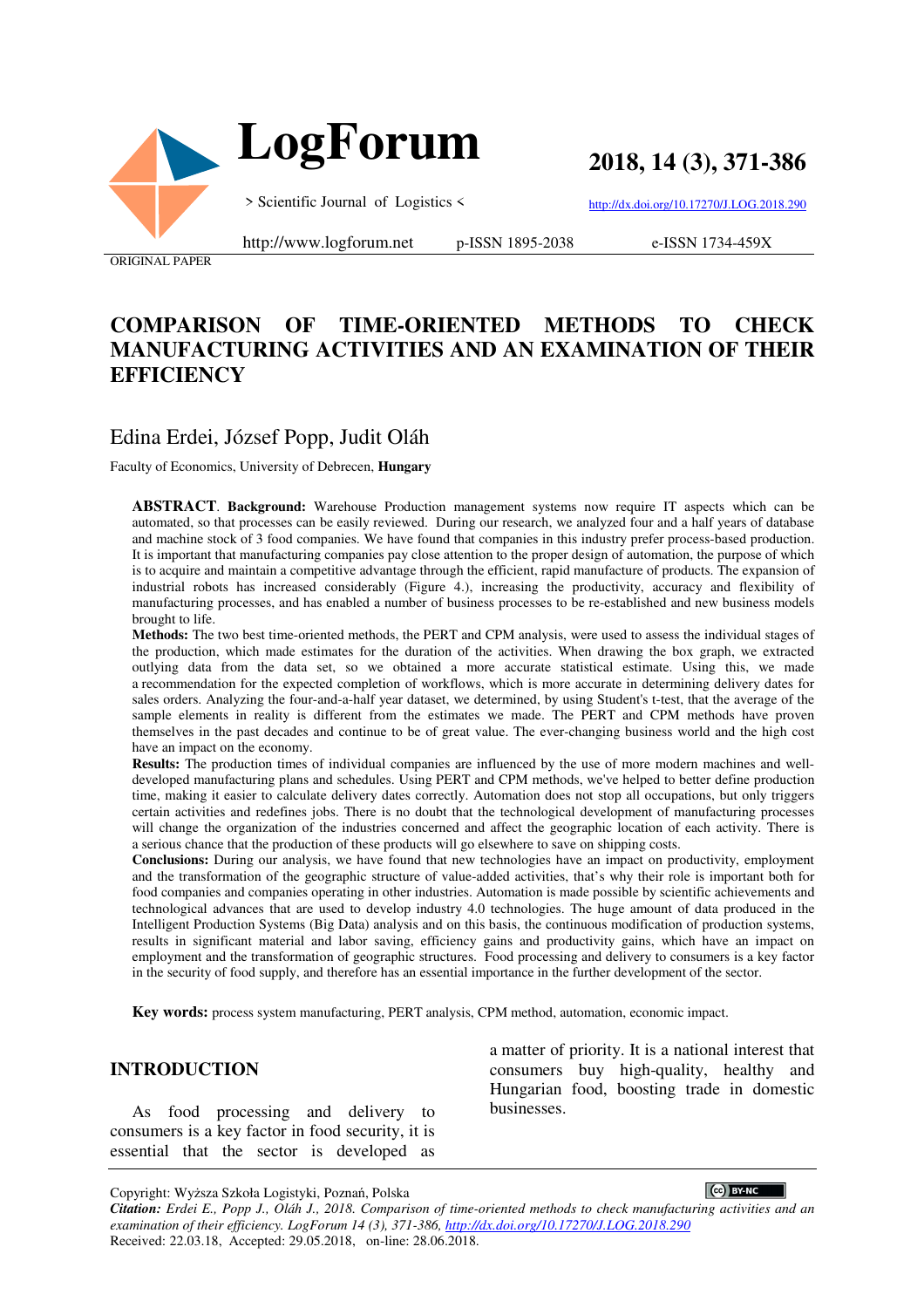The development of electronic devices has enabled the design and introduction of flexible programmable machines, so today the production process has become more efficient with modern equipment, thus increasing competition among companies. One of the dominant drivers of manufacturing companies is automation, whose goal is optimizing and improving efficiency. The processes in the system are aimed at creating products that result in the company's net revenue increasing.

The production management system generates information during its operation, which should be analyzed in order to develop production processes based on the data. When testing manufacturing processes, it is advisable to use a tool that takes account of optimistic, expected, and pessimistic times. The PERT analysis calculates these times so that we can predict the feasibility of each process. Student's t-test can be used to determine if the estimated time frame for the null hypothesis is correct, i.e. whether the production processes can be completed within the desired time period, given the average of the series of data. When using the CPM method, outlying data in the model can be detected and filtered so that by calculating the average for the production records, you can get a more accurate estimate of the expected duration of the project. When processing data, determining the company's capacity and the optimum utilization of equipment is the main goal, the continuous redesign of which is one of the short and longterm goals of companies.

During our analysis, we have found that new technologies have an impact on productivity, employment and the transformation of the geographic structure of value-added activities, that's why their role is important both for food companies and companies operating in other industries.

## **LITERATURE REVIEW - CHARACTERISTICS OF MANUFACTURING SYSTEMS**

Today's manufacturing process has become more and more comprehensive and complicated, thanks to technological advances.

In order to ensure the production process is smooth, either in the food industry we are looking at, or in other industries, it is important to carry out the following elements without obstacles: procurement, warehousing, material handling, technology planning, equipment preparation, production organization for different phases, quality control, etc. [Oláh, Popp 2016].

Our new manufacturing technologies in our time produce products through cyber-physical production systems [Monostori 2015], using new technologies (such as industrial biotechnology, nanotechnology, artificial intelligence, laser technology). Beside the writings on new parameters of production processes, product-based approaches to the new era are known [Porter, Heppelmann 2014]. Accordingly, one of the key features of the new era of manufacturing is that companies are competing with products that communicate with the consumer and the manufacturer through intelligent, interconnected, e.g. cloudbased systems.

At the corporate level, users of the i40 technologies expect to achieve significant material and energy savings, increase their capacity utilization, and market their new products in line with changing demand [Burmeister et al. 2015, Ilie-Zudor et al. 2015].

The productivity impact of new technologies is influenced by company-level calculations that have shown that specific investments clearly increased investor productivity [Bughin 2016].

At national level, Graetz and Michaels [2015] study, for 17 countries, clearly demonstrates the economic and productivity gains of industrial robots. According to some opinions, new technologies promote job preservation, rapid growth in employment and industry is expected. Rapid economic growth results in significant employment growth due to technological advances [Strategic Policy Forum 2015].

The corporate survey of the World Economic Forum, as a result of industry 4.0 technologies, accounts for a global loss of 5.1 million net posts, i.e. the termination of 7.1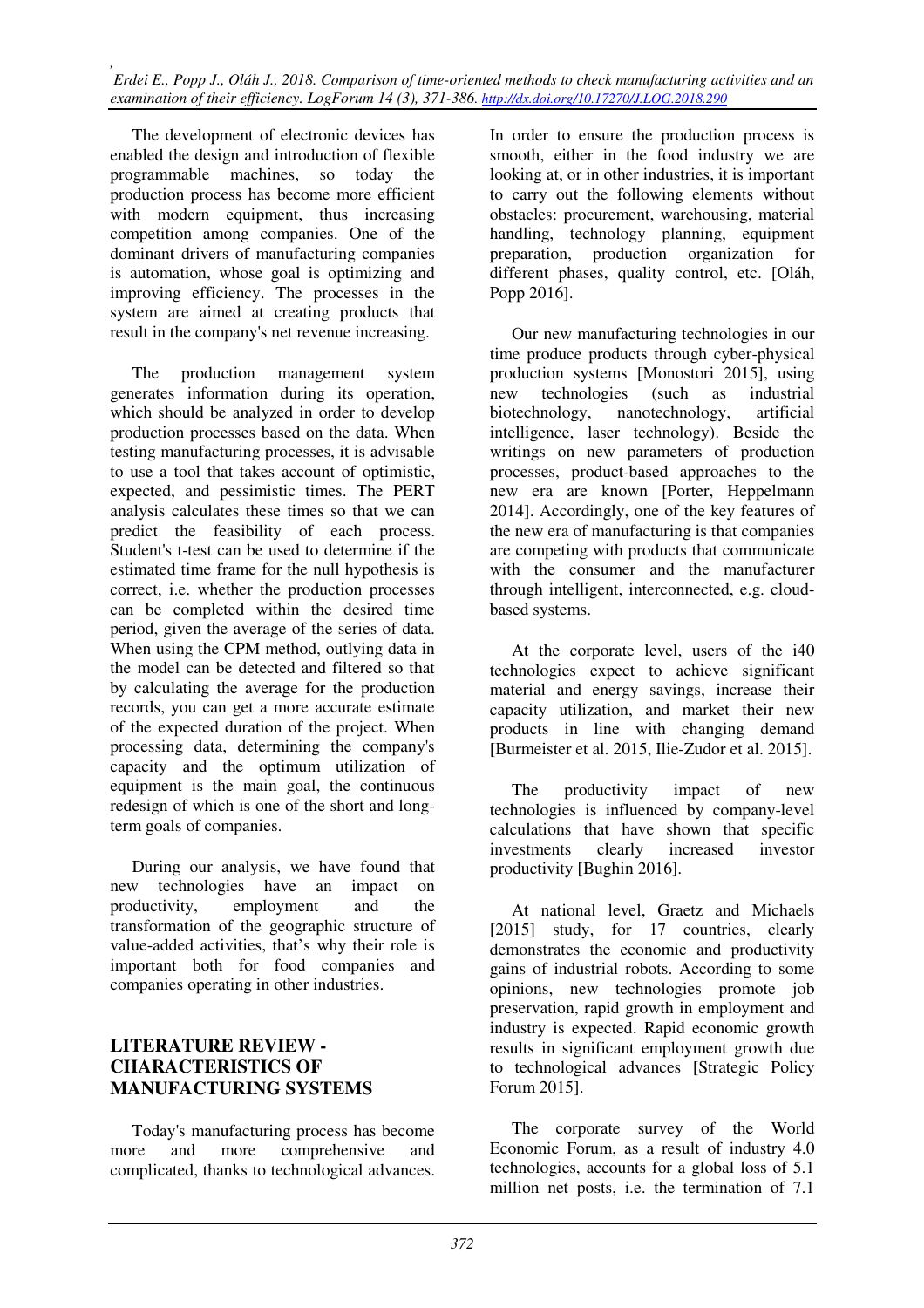million jobs and the creation of two million new jobs [WEF 2016].

An additional direction of technological development, which is also partially related to industry 4.0 technologies, nevertheless in the structure of value chains in the manufacturing sector, the industry has a structural change similar to the industry 4.0 technology to automate knowledge-based supportive business functions (more specifically defined cognitive tasks) in added value generation [Lacity, Willcocks 2015].

The layout of the production equipment determines the pathways of the given foodstuffs during the production process, which affects the movement of materials in production, the time and cost requirements for the various stages of production of the food, and the elasticity of the manufacturing system [Oláh, Popp 2017].

## **STACKABLE, STATIC STORAGE SYSTEMS**

Storage operations are strongly influenced by continuously occurring major changes in production and service processes, which are mainly caused by the search for quality against volume. For a workable layout, it is necessary to calculate the requirement for storage, which can serve several purposes in the case of a large warehouse. It is important to identify the different warehouses activities that affect the planning of the warehouse layout, determine the space requirement, the ideal layout for each activity, and then match the space requirements to the individual constraints.

## **PROGRAM EVALUATION AND REVIEW METHOD**

Time-oriented methods combine tasks so as to graphically present the entire project process. The program evaluation and review method (PERT) was developed in 1958 for the design and management of the Polaris missile project. The PERT method was developed with the help of the Gantt diagram, which is clear

understandable for small projects, but for 25- 30 activities the relationships become more complicated [Adetoye et al. 2017]. In the PERT method, activity times are interpreted as probability variables, so optimistic, most likely and pessimistic times are given. To fully prescribe the time planning and the network, the following 4 important steps are available:

- Determine all the tasks in the project. This requires that the user of the PERT should have the necessary expertise to interpret the program. As a result of this step, we get a list of all tasks.
- Determine the sequence of activities and dependency relationships. When creating a network, close attention must always be paid to the sequence of activities and events, and to identify the relationships between them [Elizaphan 2015].
- Assess the optimistic, most likely and pessimistic duration of the activities as follows:
	- a = optimistic estimate: which is the shortest time the activity can be performed in. (The probability that the task can be achieved in a shorter time is generally 1 per cent).
	- $m =$  most likely duration: this is the best approach to determining the required time. This is the most likely time.
	- $b =$  pessimistic estimation: the longest time it takes to complete the given operation [Deng and Jial 2003]. (The probability that the task can be achieved in a longer time is generally 1 per cent.)
- Define the expected time for each activity. For this, use the formula for the expected value of the β distribution:

$$
T = \frac{a + 4m + b}{6}
$$

This formula is based on the beta distribution used in statistics, where the most probable duration (m) is weighted four times more heavily than that of the optimistic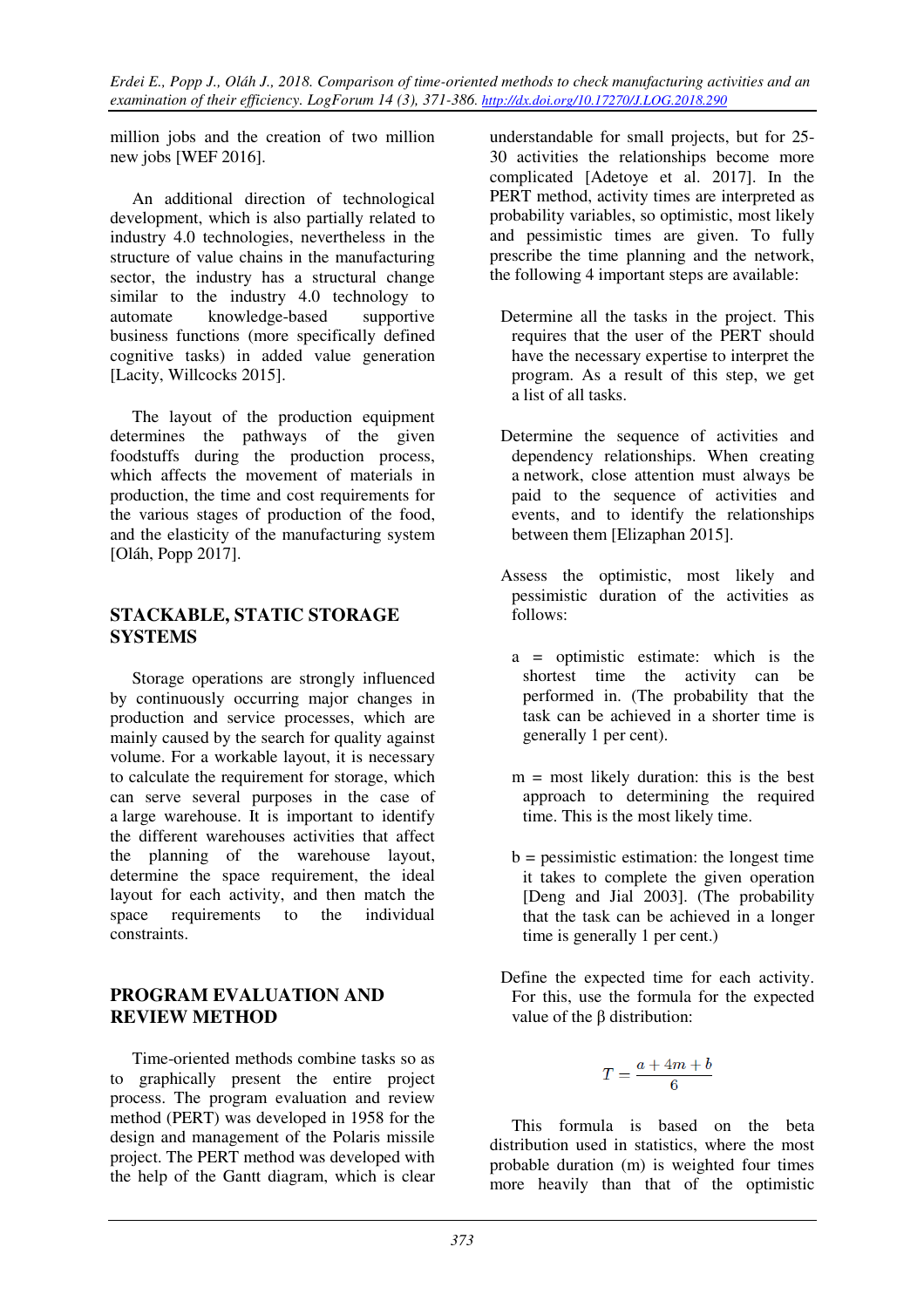estimate (a) and the pessimistic estimate (b) [Nafkha 2016].

Using the single sample t-test, we can examine whether the average of a selected probability variable in a database is significantly different from a specified m value. The test can be used if the probability variable under test is normally distributed and is measured in interval- or proportional scales [Obadovics 2016].

In the null hypothesis of the test it can be stated that the average of the examined variable is statistically the same as a predetermined m value. In the counter hypothesis, it can be stated that the average of the examined variables does not statistically correspond with (is smaller/higher than) the predefined m value.

The test statistic of the one sample t-test is:

$$
t=\frac{\bar{x}-m}{s/\sqrt{n}}
$$

where  $\bar{x}$  is the average of the sample elements examined; s is estimated distribution of the examined sample elements; m is the predetermined value to which the average is compared; n the number elements in the sample [Hunyadi and Vita 2003].

The steps for performing this test are as follows:

- − Calculate the value of the t-test statistic.
- − Choose the significance level α. (This is 0.05 or 0.01 for most tests.)
- $-$  Select the t1- $\alpha$  value dependent on the  $\alpha$ significance level from the table corresponding to the test. The two axes of the table are: the significance level  $\alpha$  and the degree of freedom df  $(df = n-1)$ .
- − Take the null hypothesis decision [Takács 2016]:

If  $| t | \ge t_{1-\alpha}$ , then the null hypothesis is rejected, i.e., the counter-hypothesis is accepted and the result is interpreted such that the mean of the examined sample elements is significantly different (at the  $\alpha$ significance level) from the given m value.

If  $| t | < t_{1-\alpha}$ , we maintain the null hypothesis, interpreting it such that the single t-test does not reveal a significant difference between the sample mean of the probability variable tested and the theoretical value (at the  $\alpha$  significance level).

## **CRITICAL PATH METHOD**

J.E. Kelly developed the Critical Path Method (CPM) in 1957 in order to plan maintenance breaks for chemical plants [Plotnick 2009]. The CPM method calculates and analyzes a project's timing schedule, which can be well illustrated by a graphical diagram. To fully capture the CPM net, we need to consider the following steps:

- − Specify all the activities that will be performed in the project. It should be noted that while PERT analyzes handle activities and events separately, we do not differentiate them for CPM. Since they are related, in the following CPM tasks will be referred to as activities [Woolf 2012].
- The next step is to determine the sequence and relationship of the activities. Since CPM is activity-oriented, the arrows only indicate relationships. It is worth mentioning that the difference between the PERT and the CPM methods is that in the latter the nodes refer to activities, not events [Hunt, Sahimi 2017].
- Estimate the duration of each individual activity. The CPM procedure does not include any requirement for statistical estimation of these values but they can be accessed using a simple statistical model. For example, you can take the average production record for the selected period [East 2015].
- Define the critical path without reserves. To know the spare time we need to determine four values to be calculated for each event:
	- − Early start (ES), this is the earliest point at which the activity can start
	- − Early finish (EF), this is the early start time with the addition of the time required for the activity.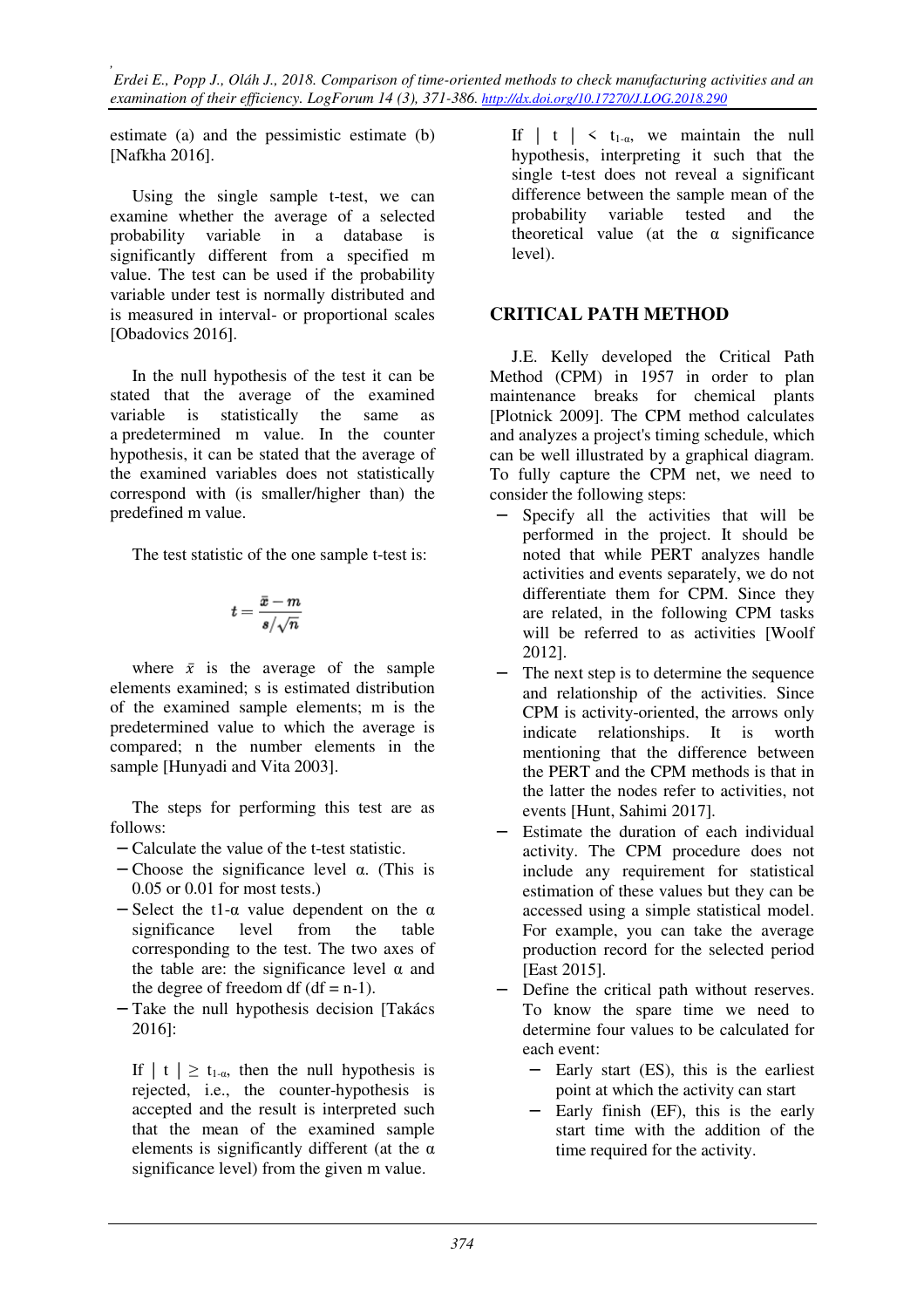- − Late start (LS), the latest start time for the activity without delaying the project
- − Late finish (LF), in order not to delay the project, no activity is to be carried out after this point [Deacon and Lingen, 2015].

Define the reserve time for the activities. We can create reserve times using LS-ES or LS-EF for each event.

By leaving extreme data out of the database, we can get more accurate statistics. The box-plot serves as storage for the outlying data, the essence of which is to increase or decrease the upper and lower limits of the interquartile range [Vad et al. 2017]. The box diagram is a graphical representation of variables along the quartiles. The distances between the individual parts of the boxes indicate data skewness, dispersion and outlying values [Thirumalai et al. 2017].

Using the box diagram we can graphically illustrate the scope and location of the values of the variables. In addition, it shows whether the dataset has outlying points, and information on symmetry and skew data can be obtained [Verde 2014].

The upper corner of the box is the third quartile, i.e. 75% of the data, the lower corner is the first quartile, i.e. 25% of the data, and the center of the box contains 50% of the data. So the size of the sample is the difference between

the third quartile and the first quartile, i.e. the middle 50% interval. The line in the box indicates the median. If the median line is not evenly spaced from the lower and upper corners, the data is asymmetric. The ends of the lines starting from the box indicate maximum and minimum values [Rietz and Stannarius 2017].

The box illustrates two types of outlying data:

- − slightly outlying values: these values are outside the inner boundary point but are located within the outer boundary point and are marked with circle symbol. These values are outside the interquartile range at \* 1,5 distance.
- extreme outlying values: these values are located outside the outer boundary point, marked by a star symbol [Lem et al. 2017].

## **MATERIALS AND METHOD**

During my research I examined 3 companies that deal with food production and have the most modern production lines in the domestic food industry. Along with an annual production capacity of above ten thousand tons, they focus on innovative, forwardlooking product development and optimal value for money. They consider food safety important and do not forget the importance of environmental awareness.

|                                           |                 |                 | Table 1. The most important data of the companies surveyed |
|-------------------------------------------|-----------------|-----------------|------------------------------------------------------------|
| <b>Indicators</b>                         | Company "A"     | Company "B"     | Company "C"                                                |
| Beginning of the examined period          | 2013.02.01.     | 2013.02.01.     | 2013.02.01.                                                |
| End of the examined period                | 2017. 10. 01.   | 2017. 10. 01.   | 2017.10.01.                                                |
| Production records number (items)         | 15855           | 16 187          | 14 8 98                                                    |
| Examined production volume (kg)           | 1 0 0 0         | 1 0 0 0         | 1 0 0 0                                                    |
| Low Quarterly Record (minutes)            | 56.48           | 57,11           | 57.19                                                      |
| <b>High Quarterly Record (minutes)</b>    | 58,49           | 59,10           | 59,10                                                      |
| Interquartile $*1,5$ (minutes)            | 3,01            | 2.99            | 3,02                                                       |
| Optimum production interval (minutes)     | $53,47 - 61,50$ | $54,12 - 62,09$ | $54,17-62,12$                                              |
| Number of outlying data (items)           | 103             | 122             | 102                                                        |
| Optimized production time (minutes)       | 56,2            | 57,4            | 58,1                                                       |
| Estimated production time (minutes)       | 56,7            | 58,1            | 58,6                                                       |
| Production Pessimistic Duration (Minutes) | 57,8            | 58,8            | 59,1                                                       |

Source: Author's own research, 2017

Innovative machines are capable of mixing, shaping, filling, coating, baking, freezing, measuring and packing products in a large quantity, without any human intervention. The manufacturing process is directed and controlled by trained professionals. The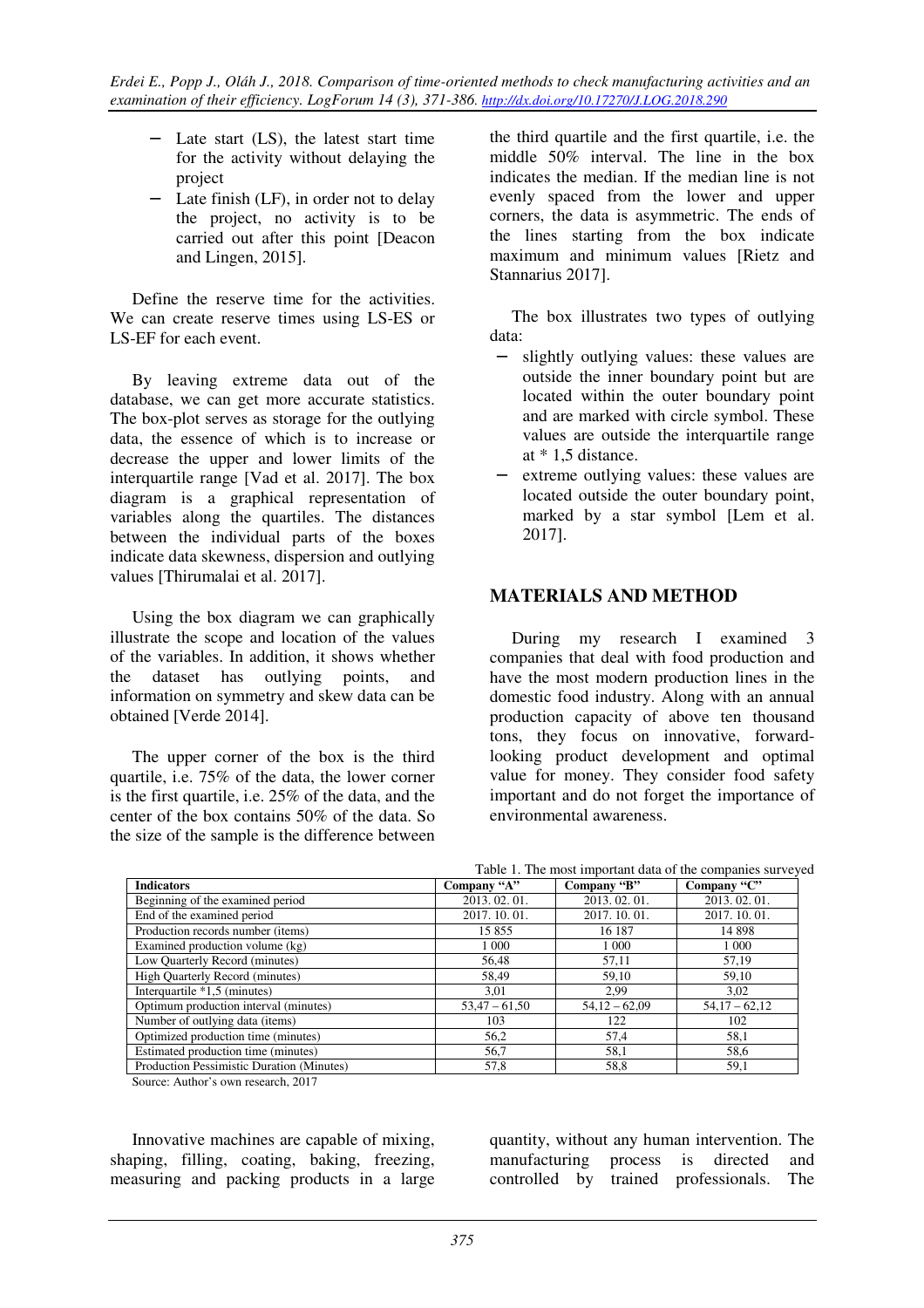factories also have their own laboratory and a specialist office in order to check the quality of the products.

Thanks to the new methods, productivity can change internationally, as well as geographical rearrangements, new jobs can emerge.

For the purposes of analysis, the most important information about the companies is given in Table 1.

The 3 companies were analyzed for four and a half years of data, which analyzed the acceptability of the length of time taken to manufacture a product. The main aim was to examine the production times in a deeper way, which allowed me to draw conclusions that resulted in the optimization of production time, i.e. a reduction in production time. The calculations serve customer requirements better, as well as making it possible to plan capacity utilization, which can have a significant impact on the economy.

During my research, I applied the PERT and CPM analysis to show these results. Using these methods, I determined the time required for the production of the quantities on the machines, so I made estimates for the future for the time periods. It is important to mention that outlying data in the data set was taken out of the model, so I obtained a more accurate estimate of the average calculation from the production records.

I used a one-tier Student t-test for the dataset to find out whether the mean of the sample elements was significantly different (with a 5% significance level) from the estimated value of the given PERT analysis.

We have examined the effects of the new technologies used in manufacturing on the economy. We have found that not only employment has a significant impact on automation, using robots, but also productivity and geographic rearrangement.

#### **RESULTS - SEQUENCE OF THE MANUFACTURING PROCESS**

Based on the experience gained in the food industry, it can be said that for companies specializing in this industry, given the importance of having a ready, working system, process-based production is a common solution, as the growth of material pathways is a significant time loss for companies.

The material supply process of production depends on orders and suppliers, who can be penalized for late delivery. The goal is to keep companies in contact with reliable suppliers and to have good resources, tools and human resources at their disposal.

The main production process of one of the three companies is illustrated in Figure 1 in Microsoft Project. The indicated timescales apply to the preparation of 1 ton of finished product.

| Name of activity     | Time              | <b>Start</b> | Finish      | Prevention   | 55 | H Okt 16, 8<br>5 | 10 | 15 | 20 | 25 | 30 | 135 | 40 | 45 | 50 | 55 |
|----------------------|-------------------|--------------|-------------|--------------|----|------------------|----|----|----|----|----|-----|----|----|----|----|
| ▲ Production timings | 0.99h             | H 17.10.16.  | H 17.10.16. |              |    |                  |    |    |    |    |    |     |    |    |    |    |
| Raw materials        | $12.5$ min        | H 17.10.16.  | H 17.10.16. |              |    |                  |    |    |    |    |    |     |    |    |    |    |
| Shaping machine      | $7.2 \text{ min}$ | H 17.10.16.  | H 17.10.16. | 2KK+6,2 perc |    |                  |    |    |    |    |    |     |    |    |    |    |
| Coating              | $8.6$ min         | H 17.10.16.  | H 17.10.16. | 3KK+0,5 perc |    |                  |    |    |    |    |    |     |    |    |    |    |
| Baking               | $21.5$ min        | H 17.10.16.  | H 17.10.16. | 4KK+0,5 perc |    |                  |    |    |    |    |    |     |    |    |    |    |
| Softening            | 25,7 min          | H 17.10.16.  | H 17.10.16. | 5KK+0,5 perc |    |                  |    |    |    |    |    |     |    |    |    |    |
| Quality control      | $27 \text{ min}$  | H 17.10.16.  | H 17.10.16. | 6KK+1 perc   |    |                  |    |    |    |    |    |     |    |    |    |    |
| Freezing             | 40 min            | H 17.10.16.  | H 17.10.16. | 7KK+1 perc   |    |                  |    |    |    |    |    |     |    |    |    |    |
| Packing              | 18,4 min          | H 17.10.16.  | H 17.10.16. | 8KK+30 perc  |    |                  |    |    |    |    |    |     |    |    |    |    |

Source: Author's own editing, 2017

Fig. 1. Food manufacturing process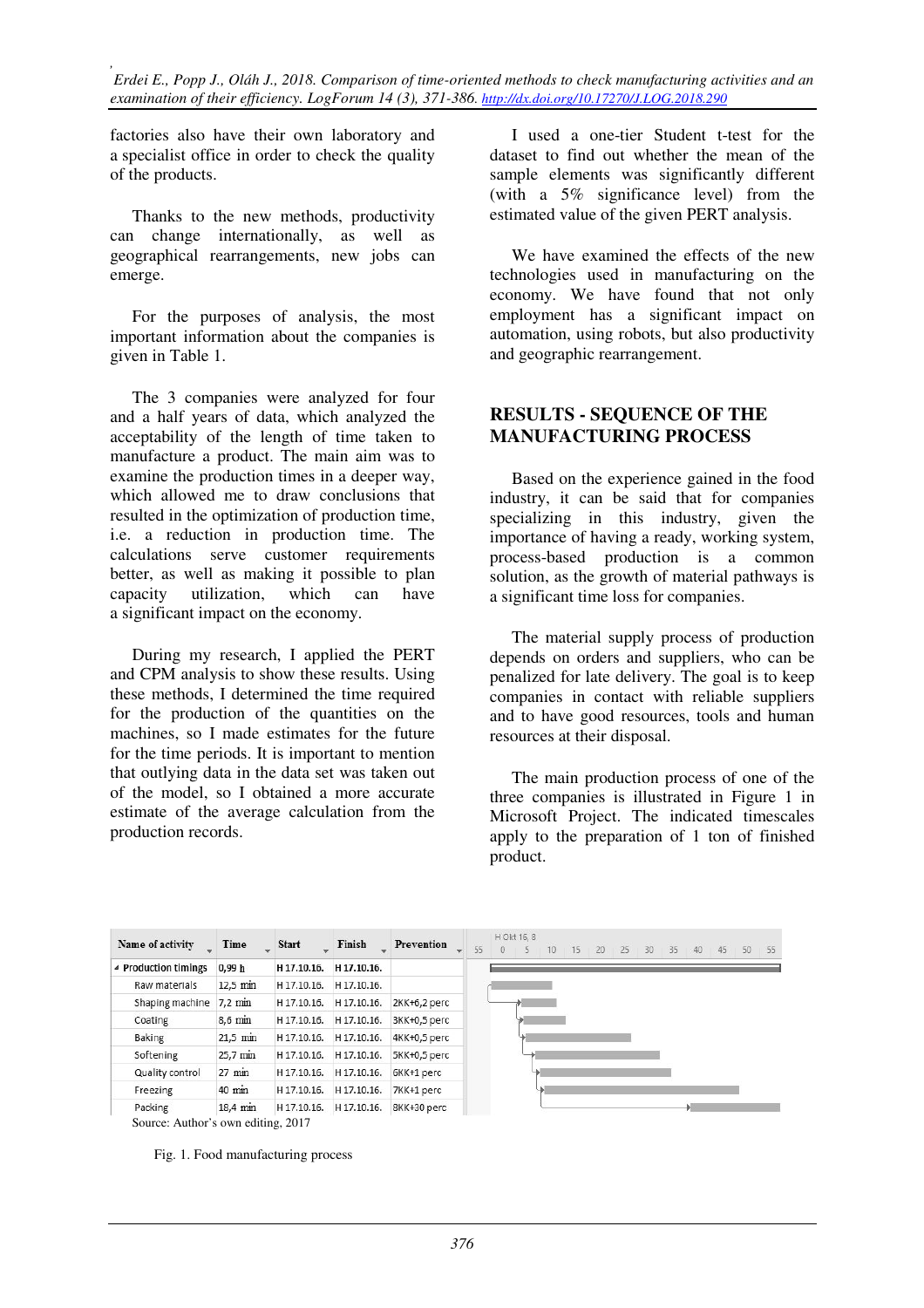The processing begins with unpacking the raw materials and placing them in the cutting machine, where Company B dices and liquefies 1 ton of the finished product in 12,5 minutes. Each workstation has a control unit that can be set to determine the speed and length of time the machine process the raw materials and semi-finished products. After this, the raw material is given a regular shape in a total of 7,5 minutes by a molding machine, which is the starting point of a conveyor belt process, then the products are coated, seasoned, then the products on the belt are fried in oil and softened with steam, resulting in finished products. Quality control, which takes up to 27 minutes of the production process, is the most important stage in production, as it is the last control point before the customer at which faults can be detected. At this point, several characteristics of the products (taste, color, form) are examined. When problems arise, the finished product is automatically rejected. After the quality check, the finished products are frozen. The temperature of the freezer is determined depending on the state of the finished product, and may be up to -70°C. In the case of the companies under examination, a finished product usually spends 30-40 minutes in the freezer before being wrapped. The products to be packed – whose weight can only vary by a maximum of 10 grams from requirements are placed in the packing machine compartments. If the weight does not meet the specifications, its contents are placed in the reject box. The packaging machine wraps the finished product with one cut and glue application. This workflow at Company B for 1 ton (about 2200 packages) takes 18,4 minutes. Packages are placed in the boxes and taken to a frozen store where the finished product will be sold within 1-1,5 weeks.

## **USE OF THE PERT METHOD**

After reviewing the processes, I used the PERT method for estimating the expected duration of the activities for each company. Following the optimistic, expected, and pessimistic timing of scheduled activities, I calculated the estimated duration of the activities using Microsoft Project. To calculate the estimate, I took the β distribution as the

most probable time and gave it a weighting four times higher than the optimistic and pessimistic estimates. The probability variable applies to continuous and finite intervals. For company A, the probability of the occurrence of each process and the result of the β distribution are shown in Figure 2.

It can be stated that the estimated duration of the processes approaches the expected duration quite closely (the difference is only in the hundredths of a second range). Subsequently, a β-estimate was prepared for each company for 1 ton of finished product. The work duration of companies A, B and C is estimated at 56,814 minutes, 58,175 minutes and 58,647 minutes.

The estimates describe the expected completion date for a project, showing that company A will be able to prepare the same amount of product 1,261 minutes faster than company B. The result is due to the optimum utilization of the production equipment.

The results of the β estimates revealed that the companies can produce 1 ton of product in about 58,1 minutes. During my research, my main goal was to determine how much the 58.1 minutes calculated differs from the manufacturing time accumulated over four and a half years of the companies' operations. For this I used the Student's t-test.

The null hypothesis was that the average duration of manufacture was less than or equal to 58,1 minutes, and the counter-hypothesis states that companies have an average production time for 1 ton of production greater than 58,1 minutes. The t-test was performed at a 5% significance level, i.e. a decision to accept the null hypothesis would occur at 95% probability. It follows from the choice of null hypothesis and counter-hypothesis that I work with one-sided critical values.

The results of the t-test applied to the database of the 3 companies are shown in Figure 2.

Since the T-test at companies "A" and "B" shows the expected result is less than 1,645, I therefore accept the null hypothesis that the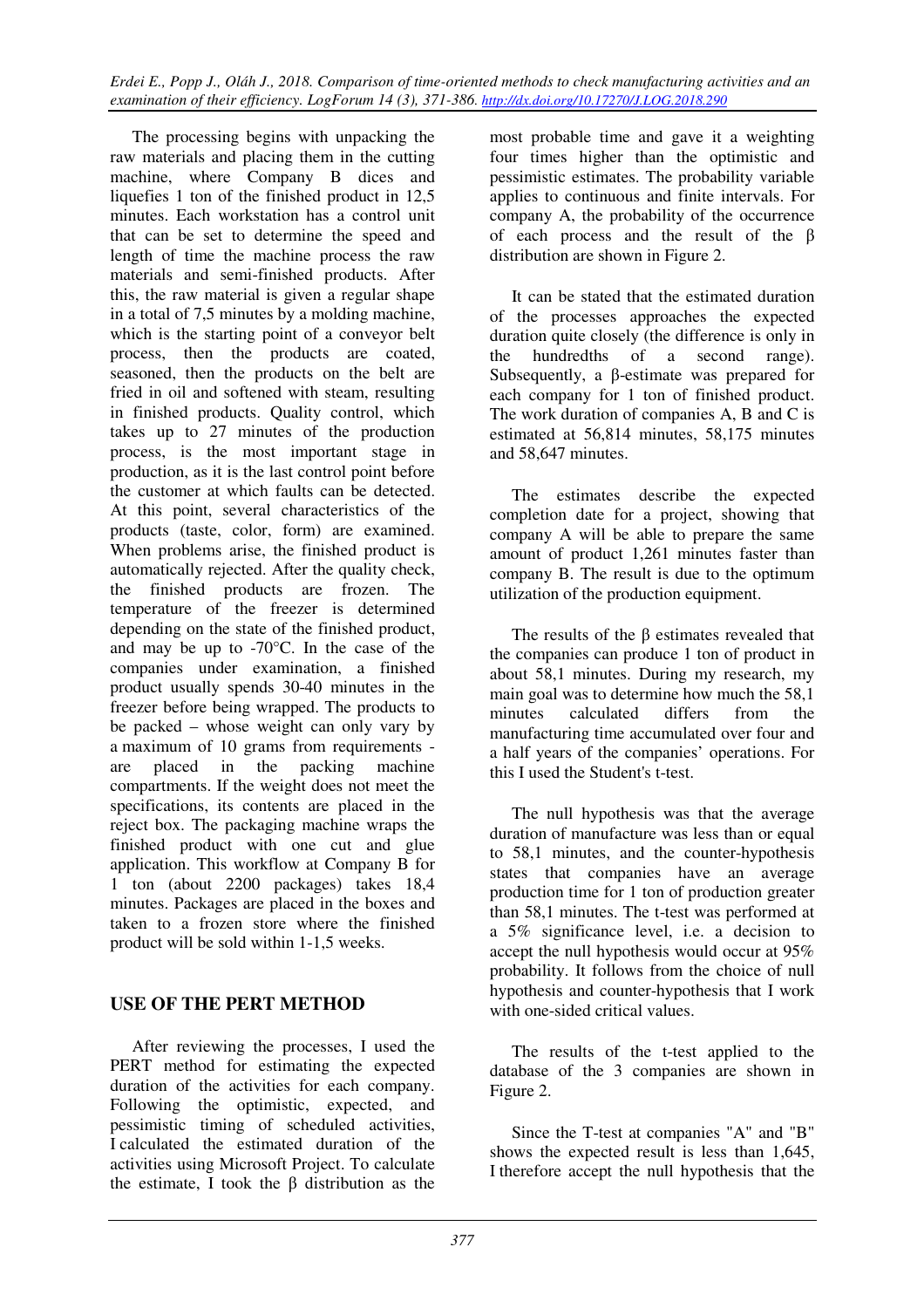production of 1 ton of finished product can be carried out within 58,1 minutes. (Note: the software used cannot work on a one-sided critical value, so the value of the Sig. (2-tailed) column for Company A is low.) From company A's 15854 production period it can be seen that it takes much less time to produce the required quantities compared to the other two companies, due to the precise design of the production plan and the optimization of the machines. For company B, we can state with 95% confidence that it can deliver the expected result, but it will have to spend a lot more time in precisely organizing process-oriented activities so that in the future the expected duration approaches the optimistic duration. Company C should focus on purchasing

another machine as it is behind the two companies in terms of production speed. The increasing use of robots has a significant effect on the production of products, with these tools the problems can be better managed and improved as if they were examining human failure.

The expansion of industrial robots has increased considerably (Figure 3.), increasing the productivity, accuracy and flexibility of manufacturing processes, and has enabled a number of business processes to be reestablished and new business models brought to life.

|           | Test Value = $58.1$ |       |                 |            |                                              |         |  |  |  |  |  |
|-----------|---------------------|-------|-----------------|------------|----------------------------------------------|---------|--|--|--|--|--|
|           |                     |       |                 | Mean       | 95% Confidence Interval of the<br>Difference |         |  |  |  |  |  |
|           |                     | df    | Sig. (2-tailed) | Difference | Lower                                        | Upper   |  |  |  |  |  |
| A_Company | $-52,930$           | 15854 | ,000            | $-0.62229$ | $-6453$                                      | $-5992$ |  |  |  |  |  |
| B Company | $-.422$             | 16186 | .673            | $-.00493$  | $-.0278$                                     | .0180   |  |  |  |  |  |
| C Company | 7,928               | 14897 | ,000            | .09723     | .0732                                        | ,1213   |  |  |  |  |  |

Source: Author's own editing, 2017

Fig. 2. Student's t-test for the production of the three companies



#### thousand (piece)

Fig. 3. Number of industrial robots sold internationally

During the analysis, let us not forget that the main goal of companies is not only to meet customers' needs faster, but also to provide

consumers with good quality food at an affordable price.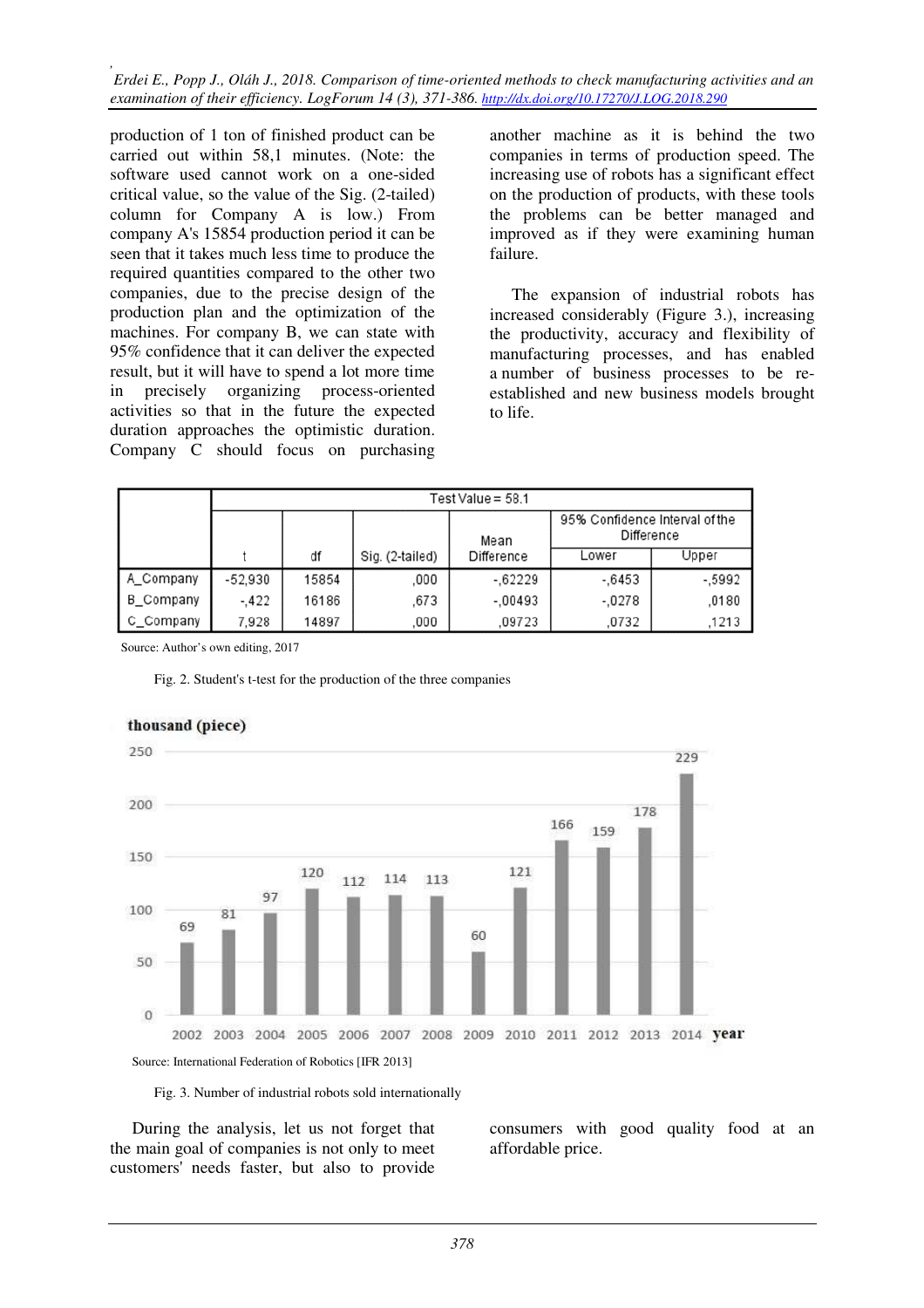## **RESULTS OF THE CPM METHOD**

For companies it has become increasingly important to perform comprehensive, complex logical and chronological activities as quickly and as efficiently as possible. Thus, the ultimate goal of the CPM method is - after appropriately considering the processes - to calculate the duration of each activity and the expected completion of the project.

If we include the extreme data contained in the production records, this results in a somewhat inaccurate result, so leaving them out gives more reliable statistics. The box graph is the appropriate place to show this outlying data. By analyzing the manufacturing records of each company, the box graph can be used to determine interquartile coverage, which covers the middle 50% of the data (Figure 4).



Source: Author's own editing, 2017

Fig. 4. Box charts of companies ("A", "B", "C")

The box chart shows that the optimal production interval for company "A" is between 53,47 and 61,50 minutes, so that records outside this interval have been removed from the data set. After calculating quartiles, 1,5 times the interquartile range is extracted from the lower quartile, and the lower value of the optimal interval is obtained.

Company "B"'s database contains most outlying data, 122 items in total. The results show that the 3 companies have a similarly large quantity of outlying data, which could be due to defects in production.

In the box graphs of all three companies, the median line is approximately equidistant from the bottom and the top, indicating the symmetry of the distribution of the data. I used trimming to remove the outlying values of the companies, with the aim of using the box graph data to leave out the elements outside the optimum interval of the production time.

By filtering, we can get a more accurate estimate of the duration of the expected project completion. Descriptive statistics obtained with databases containing and not containing outlying data are shown in Figure 5 below.

From the filtered and unfiltered data for the three companies, it can be stated that the removal of outlying data significantly influenced the outcome of the estimate. For company C, for example, the maximum value of two databases differs by 1,29 minutes,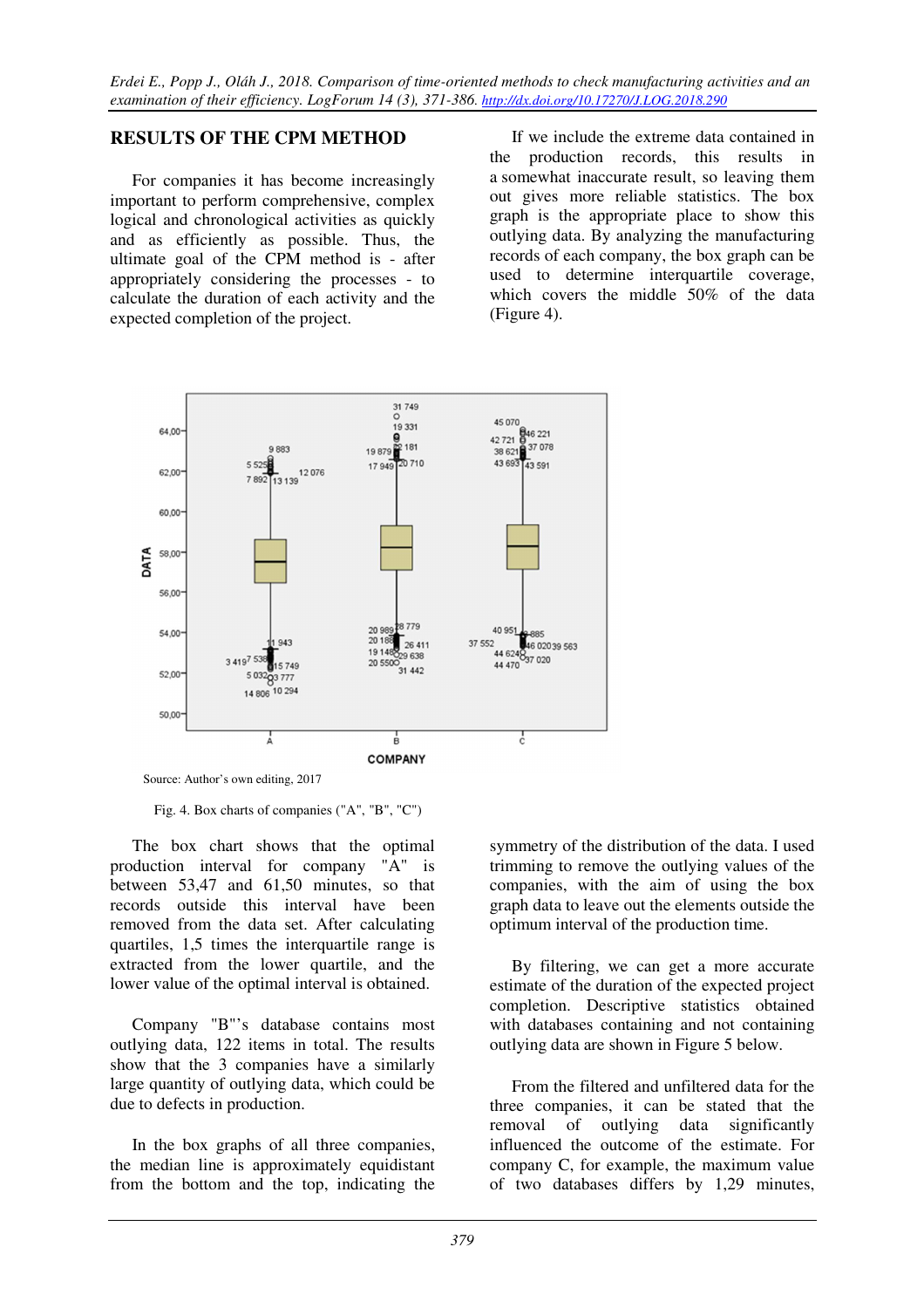which alters the average by more than  $0.5$ minutes. This discrepancy may have been due to the workstation stopping due to a failure, so

it is important to review the company's processes and reduce machine errors.

|                     | Ν     | Minimum | Maximum | Mean    | Std. Deviation |
|---------------------|-------|---------|---------|---------|----------------|
| A unfiltered        | 15855 | 51,20   | 62,82   | 57,7903 | 1,81210        |
| A filtered          | 15752 | 51,51   | 62,64   | 57,4781 | 1,47971        |
| <b>B</b> unfiltered | 16187 | 52,12   | 65,80   | 58,4974 | 1,85761        |
| B_filtered          | 16065 | 52,52   | 64,71   | 58.0948 | 1,48725        |
| C_unfiltered        | 14898 | 51,65   | 65,34   | 58,7339 | 2.01706        |
| C_filtered          | 14796 | 52,77   | 64,05   | 58,1971 | 1,49597        |

Source: Author's own research, 2017

Fig. 5. Key data of companies surveyed

It is important not to apply a weighted average calculation to the data set because we will then take some values into account with a greater weight, which can significantly modify the estimated production time, so we get a distorted estimate that is not as close to the expected production time.

#### **PERT AND CPM METHODS DIFFERENT BEHAVIOR**

The CPM network differs significantly from the PERT network, even though the activities and the critical path are the same. Generally, the CPM method uses fewer virtual events because it assigns activity not to the arrows linking events, but only to the node. However, a fundamental difference is that the PERT method treats the probability of times explicitly, while CPM does not. This difference stems from the fact that while the CPM method was designed for routine business tasks, PERT was used for new developments.

The results of analyses of data sets are summarized in Table 2. It can be stated that by using the CPM method, we can get a more accurate end time thanks to the outlying data being removed from the models. For the PERT method, the activity times follow a beta distribution where the sum of the variance of the critical path activities corresponds to the assumed variance of the project. Determining the three "valid" time estimates and putting them into PERT formulas often causes problems in practice: it is often difficult to estimate the time of an activity, particularly in three different ways, and this is not helped by the subjective definition of a and b. How optimistic or pessimistic should one be? Another problem within the PERT is over- or underestimating the duration of the activities, and their costs. Underestimation often leads to delays in the project and hurries resource allocation. Overestimation results in inaction, resulting in management's attention being diverted to less successful areas, resulting in planning expenditure being lost.

Table 2. The result of the PERT and CPM methods for the companies under examination

| <b>Characteristics</b>              | Company A | Company B | Company C |
|-------------------------------------|-----------|-----------|-----------|
| PERT method (minutes)               | 56.814    | 58.175    | 58,647    |
| CPM method (minutes)                | ر ر. .    | 58.19     | 58.25     |
| Source: Author's own research, 2017 |           |           |           |

*380*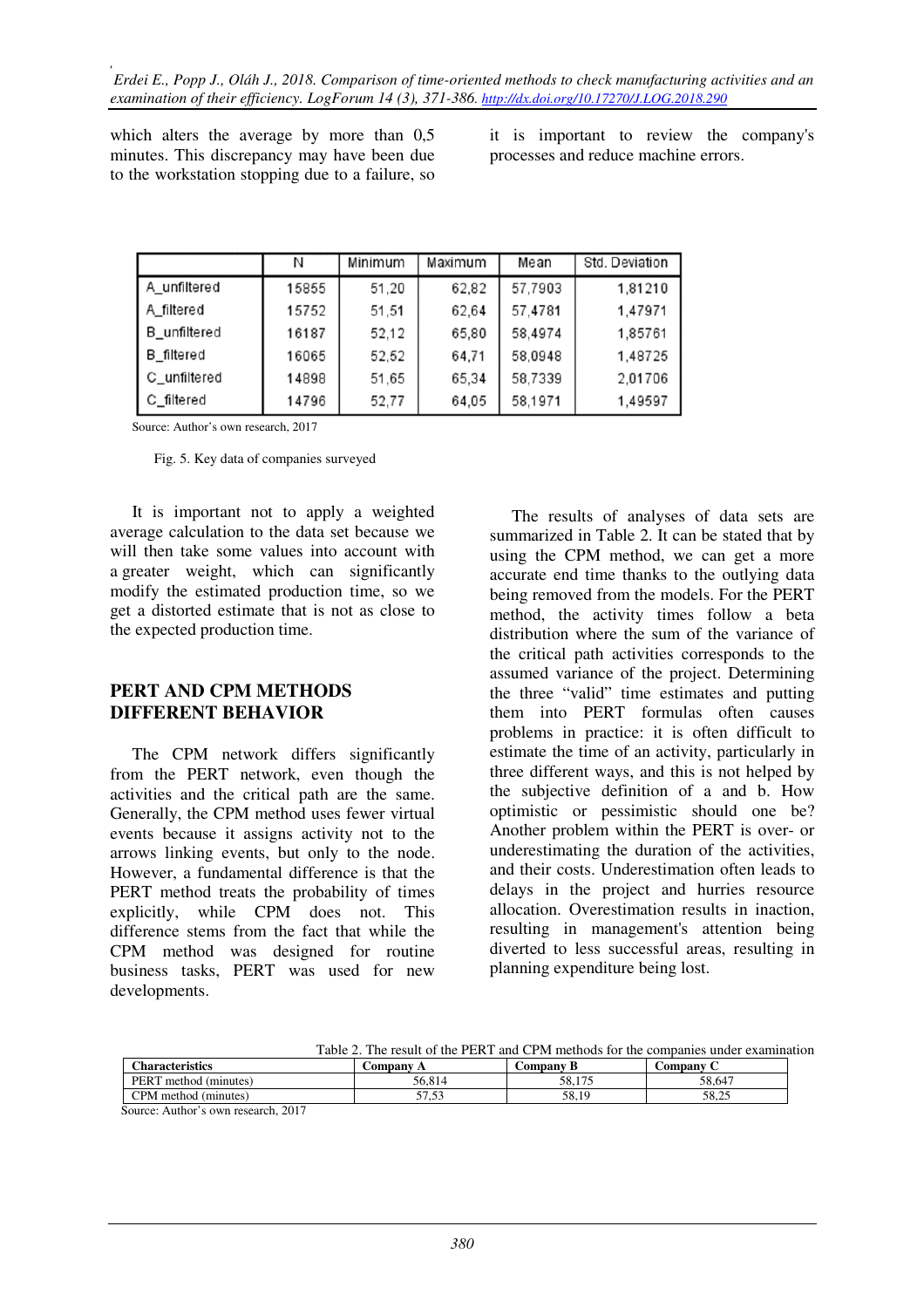For PERT, the three estimates are becoming less common in practice, and the single "best estimate" is preferred. This amendment also simplifies some of the theoretical questions already raised and reduces the complexity of PERT. However, this simplification results in the loss of essential features of PERT, which can improve statistical accuracy, although it is not necessarily perfect.

In both methods, project activities can be individually identified, meaning that all activities have a clear start and end time, but projects change over time, so the network created at the beginning of the project may become inaccurate later. It is a fact that the formalization of the network and the specification of activities hamper the flexibility needed to manage the changing situations arising during a project's progress.

Links between project activities cannot always be predicted in terms of their sequence, and it is not necessarily true that the end time of the project is determined by the longest time taken by summing the values of the expected duration of the activities. In some projects the order of certain activities depends on the outcome of the previous activity. As the project progresses, it often happens that some activities are so delayed that this delay lengthens the entire project time. Therefore, it is suggested that the critical path concept should be replaced by the critical activity principle with regard to the focus of management attention.

The critical path approach also raises some practical issues, alongside theoretical problems. In the case of the PERT method, the lack of understanding of the staff performing the operations is usually a problem in the statistical foundation of the model. Sources of misunderstandings can include using the three estimate values, the beta distribution of the activity time, the normal distribution, and the sum of the variance of the activities in calculating the probability of completion of the project. These misunderstandings create mistrust and opposition. Thus, executives need to handle PERT in such a way as to ensure those who are entrusted with supervising and monitoring the conduct of activities understand the essence of critical path planning and PERT's statistical features.

The costs associated with critical path methods are sometimes criticized, although the cost increase will generally be fully offset by the project's time savings and higher-level design savings.

The PERT and CPM methods have proven themselves in the past decades and continue to be of great value. In a sudden and constantly changing business world with its accompanying high costs, management must be able to design and effectively direct the company's activities. It is a fact that managers have a tool to build projects transparently, identify those responsible for each area, anticipate the possible causes of the delay, and save time in costly projects. It also seems likely that different techniques which include cost factors will be used more and more frequently in the future, which have an impact on the economy. These technologies play an indispensable role in both food manufacturing companies and companies operating in other industries.

## **ECONOMIC IMPACT OF NEW TECHNOLOGIES**

Contradicting the effects of new technologies on the productivity, employment and the transformation of the geographic structure of value-added activities, it can be expected to result in job losses, but this is possibly can compensated by new jobs.

New technologies enable outsourced production activities to return to developed countries.

The transformation of the geographic structure of value-added activities is the most relevant issue from the Hungarian point of view, as it affects the most strongly performance of the economy, employment and the perspectives of the development of economic operators.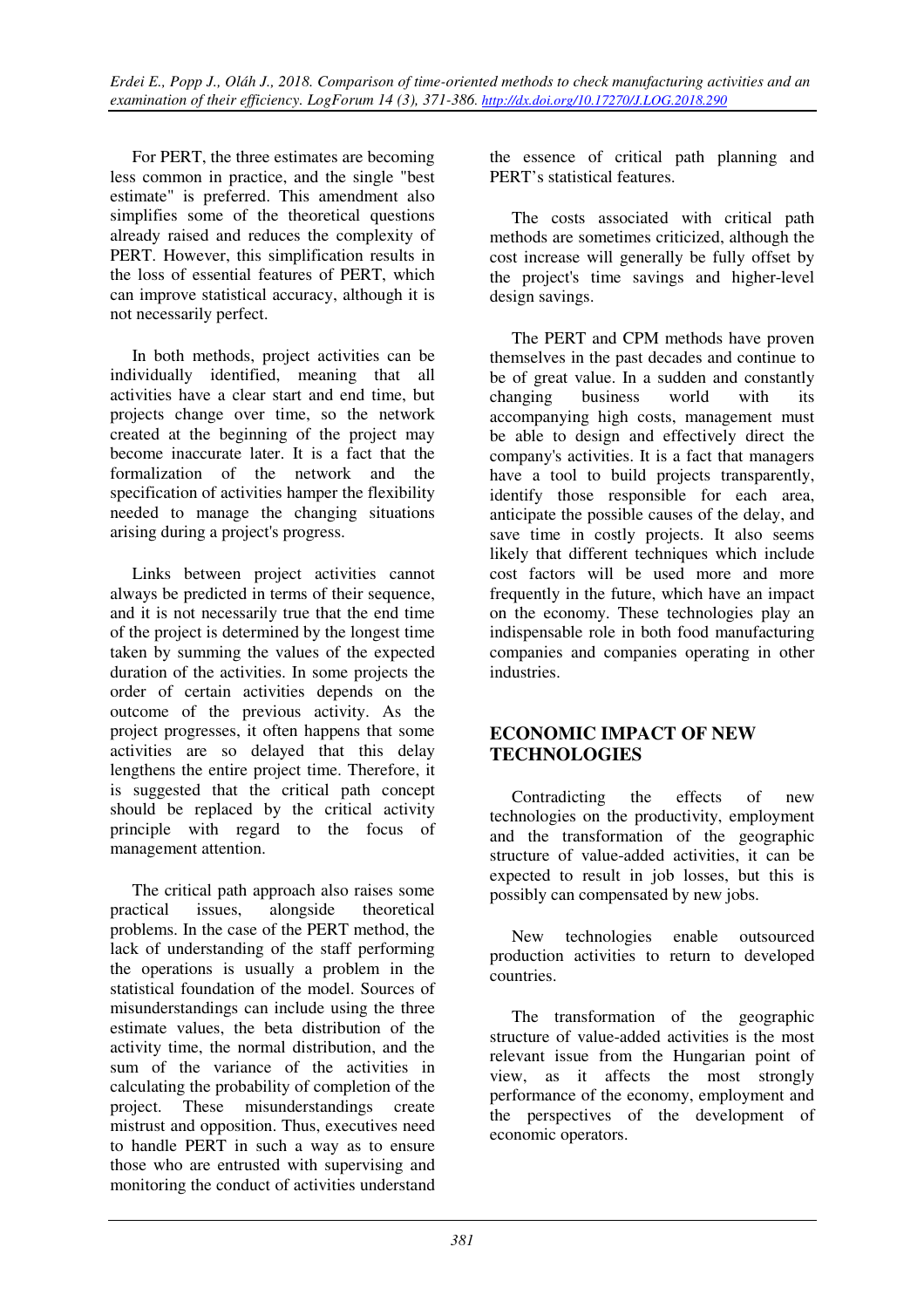The huge amount of data produced in the Intelligent Production Systems (Big Data) analysis and on this basis, the continuous modification of production systems, results in significant material and labor saving, efficiency gains and productivity gains. The reliability and transparency of production processes and product quality are growing.

From the point of view of the product, through product-based data collection, feedback, and vendor-based solutions, companies are more familiar with customer requirements and usage habits, so they can expand their service palette (or perhaps switch to a service-based business model) increase their competitive advantage.

One of the most extreme debates emerged about the impact of new technologies on employment. Automation does not stop all occupations, but only triggers certain activities and redefines jobs.

There is no doubt that the technological development of manufacturing processes will change the organization of the industries concerned and affect the geographic location of each activity. The geographic rearrangement of activities is made possible by the peculiarities of new technologies. There is a serious chance that the production of these products will go elsewhere to save on shipping costs.

Optimization of production planning and scheduling and production information systems increase efficiency, and on the other hand, these systems take on engineering and management tasks previously carried out by local specialists.

Automation is made possible by scientific achievements and technological advances that are used to develop industry 4.0 technologies. Business functions become mechanized, such as bookkeeping, payroll, marketing, workforce selection, data collection, processing and other administration. Within the organization of multinational corporations, these activities are currently performed mostly in shared service centers.

## **CONCLUSIONS AND RECOMMENDATIONS**

To achieve the smooth running of the manufacturing process the smooth operation of the following elements is essential: procurement, warehousing, material handling, technology planning, equipment preparation, manufacturing organization, final product preparation and quality control.

In my view, the food path adopted depends on the location of the production equipment, which affects the flexibility of the manufacturing system, material handling, time and cost requirements and lead times in the different stages of food production. Companies in the food industry prefer process-based production, as the production line solution reduces the lead times between each step, thus increasing the volume of production within a given time interval. It is important that manufacturing companies pay close attention to the proper design of automation, the purpose of which is to acquire and maintain a competitive advantage through the efficient, rapid manufacture of products.

During our analysis, we found that automation has increased the productivity, accuracy and flexibility of production processes, influenced the employment and the geographical location of the manufacturing companies.

It is in the interests of companies not only to manufacture the production volume that is needed within the deadline but also to provide consumers with high quality food.

During the operation of the production management system, information is produced, so the quality of semi-finished and finished products can be continuously monitored during work processes. In the case of foods, quality checks must be carried out on all finished products. The more accurate the test, the higher the cost.

During our research we made estimates for the duration of the activities using the PERT method. Based on various calculations, the estimated completion time of the project is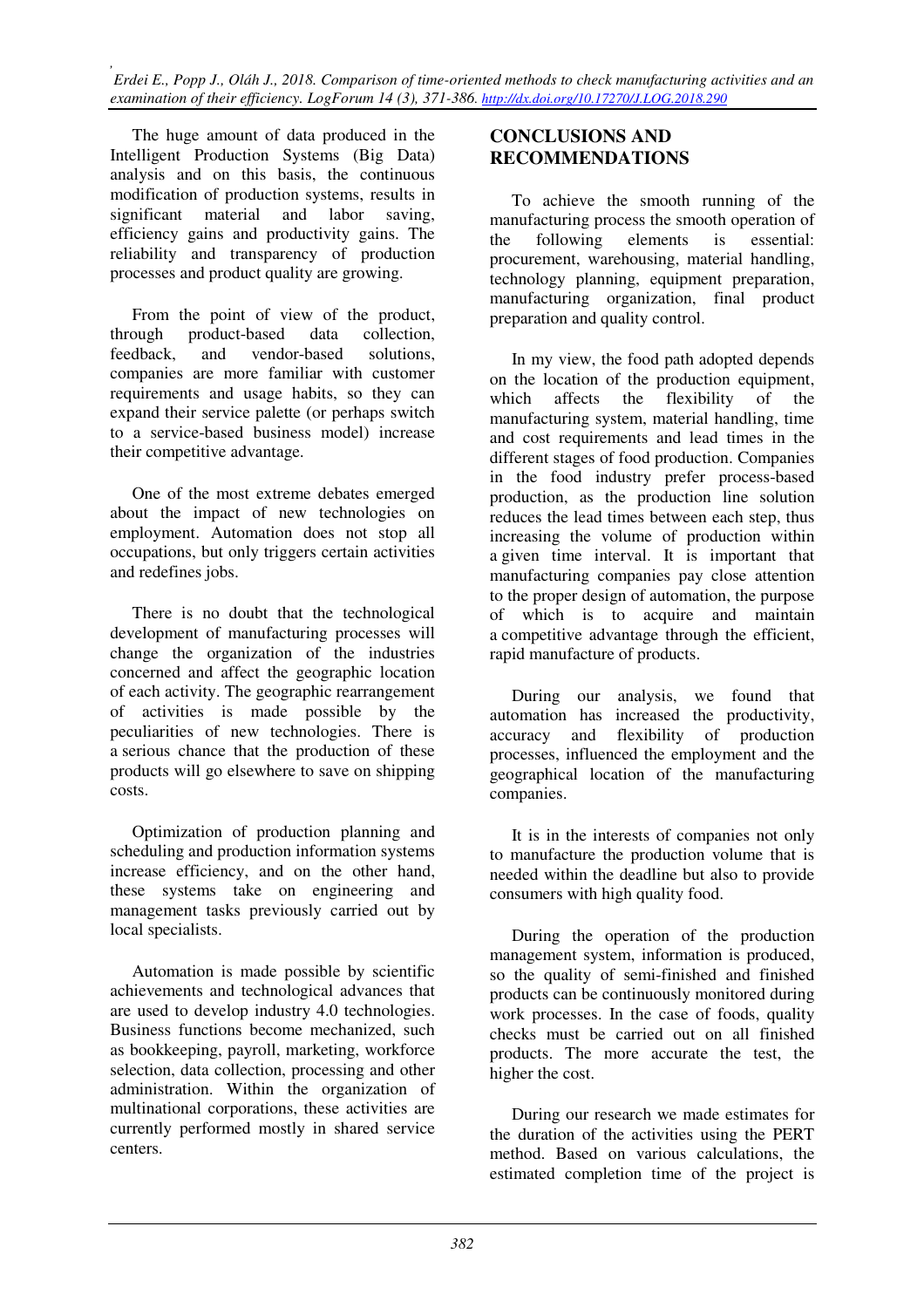58,1 minutes, which generally states that a food producing company can produce 1 ton of a product within 58,1 minutes. With the help of the CPM method and the box diagram, we filtered outlying data from the production records so we obtained more accurate data when calculating the average. This finding and the accompanying calculations help to better define production time, making it easier to calculate delivery dates well.

The production times of individual companies are influenced by the use of more modern machines and well-developed manufacturing plans and schedules.

Companies (in this case company "C") have to reconsider the organization of processes, as even 1-2 minutes can result in the loss of huge production volumes. A more precise organization of process-oriented activities is the main objective, so that the average duration of production can be reduced later.

Every company wants to maintain and develop the quality of the products they produce, which can be achieved when production is carried out correctly.

Due to decision support systems, management information is growing, and some strategic decisions become more solid. Using built-in business analytics, companies can open new business directions and offer value to their customers in a different way. The supply will be more customized than before, and productrelated services will continue to grow.

Food processing and delivery to consumers is a key factor in the security of food supply, and therefore has an essential importance in the further development of the sector.

## **REFERENCES**

- Adetoye A., Adegboyega O., Olusegun B., Lizzy O., 2017. Program Evaluation and Review Technique Analysis of an Engineering Project, 2, 1. UOYE Journal of Engineering and Technology.
- Burmeister C., Luettgens D., Piller F.T., 2015. Business Model Innovation for Industrie

4.0: Why the "Industrial Internet" Mandates a New Perspective on Innovation. RWTH-TIM Working Paper, Aachen: RWTH, 2. http://dx.doi.org/10.2139/ssrn.2571033

- Bughin J., 2016. Big data, Big bang? Journal of Big Data, 3 (1), 1−14. http://dx.doi.org/10.1186/s40537-015-0014- 3
- Deacon H., Lingen E., 2015. The use of the critical path and critical chain methods in the South African construction industry, Journal for the Physical and Development Sciences, 22, 1, 73-97.
- Deng H.Z., Jial S.Z., 2003. New Method for Calculating Path Float in Program Evaluation and Review Technique (PERT), Journal of Construction Engineering and Management, 129, 5. http://dx.doi.org/10.1061/(ASCE)0733- 9364(2003)129:5(501)
- East W., 2015. Critical Path Method (CPM) Tutor for Construction Scheduling (P/L Custom Scoring Survey).
- Elizaphan Nuguti, 2015. Project Management Scheduling: Bar Charts and Network Diagrams, Ekon Publishers.
- Graetz G., Michaels G., 2015. Robots at work. CEP Discussion Papers, No. 1335. London: Centre for Economic Performance, ISSN: 2042-2695.
- Hunt A.G., Sahimi M., 2017. Flow, Transport, and Reaction in Porous Media: Percolation Acaling, Critical – Path Analysis, and Effective Medium Approximation, Reviews of Geophysics, 55, 4. http://dx.doi.org/10.1002/2017RG000558

Hunyadi L., Vita L., 2003. Statistics for economists: Statistical methods in the social and economic analyses, Központi Statisztikai Hivatal, Budapest, ISBN: 963- 215-632-3.

- IFR, 2013, Positive Impact of Industrial Robotics on Employment. International Federation of Robotics, London: Metra Martech Ltd., http://www.ifr.org/uploads/media/Update\_S tudy\_Robot\_creates\_Jobs\_2013.pdf
- Ilie-Zudor E., Ekárt A., Kemény Z., Buckingham C., Welch P., Monostori L.,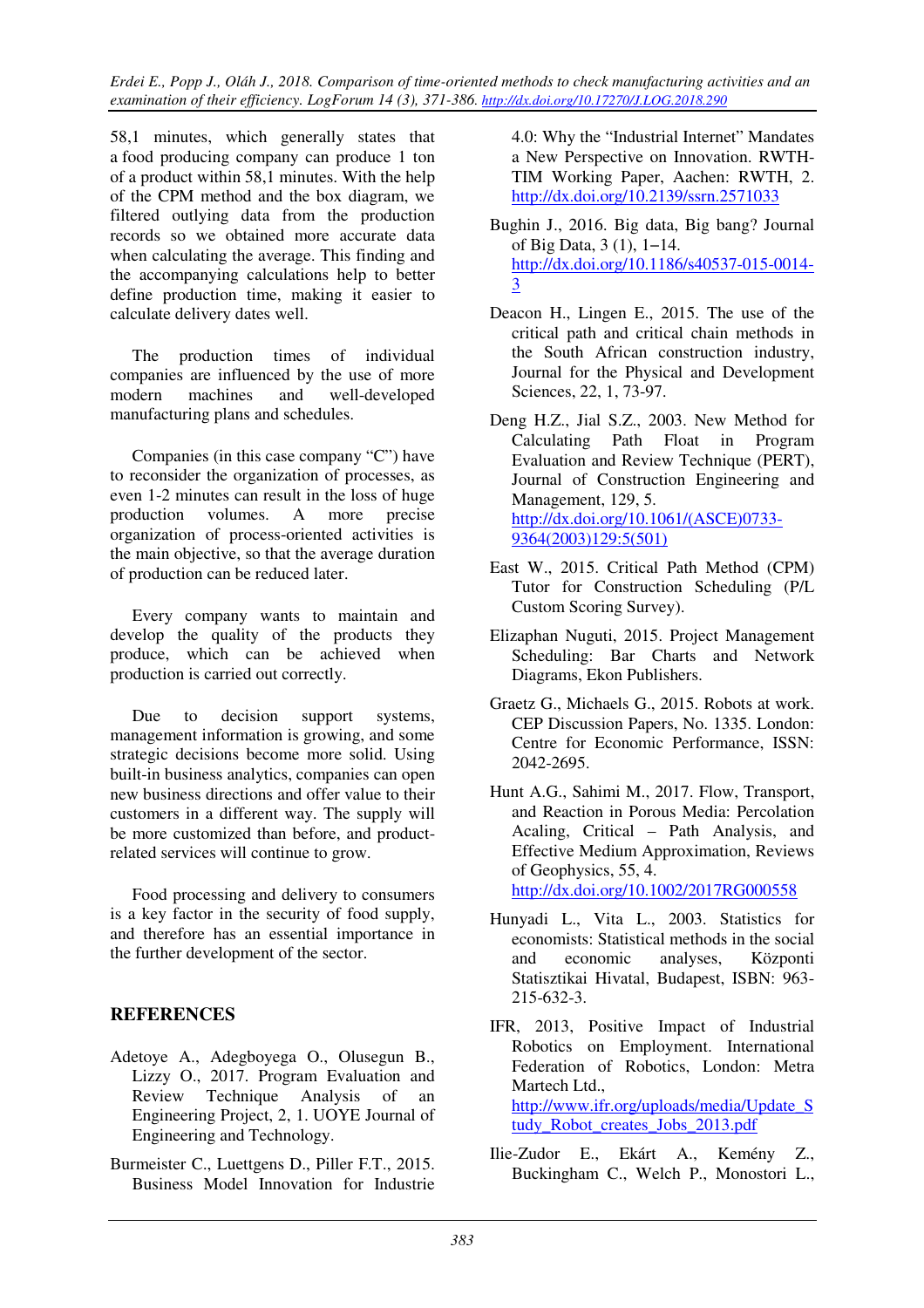2015. Advanced predictive-analysis-based decision support for collaborative logistics networks. Supply Chain Management: An International Journal, 20, 4, 369−388. http://dx.doi.org/10.1108/SCM-10-2014- 0323

- Lem S., Onghena P., Verschaffel L., Dooren W., 2017. The power of refutational text: changing intuitions about the interpretation of box plots, European Journal of Psychology of Education, 32, 4, 537–550. http://dx.doi.org/10.1007/s10212-016-0320 y
- Monostori L., 2015. Cyber-physical production systems: roots from manufacturing science and technology. at-Automatisierungstechnik 63, 10, 766−776. http://dx.doi.org/10.1515/auto-2015-0066
- Nafkha R., 2016. The pert method in estimating project duration, Information Systems in Management, 5, 4, 542-550. ISSN: 2084-5537 , e-ISSN: 2544-1728.
- Obádovics J.GY., 2016. Probability theory and Mathematical Statistics, Scolar Kiadó, ISBN: 99789632440675.
- Oláh J., Popp J., 2016. Lean Management, Six Sigma and Lean Six Sigma: Possible Connections. Óbuda University E-Bullentin,  $6, 2, 25-31.$  http://www.uniobuda.hu/e-bulletin/issue8.htm
- Oláh J., Popp J., 2017. Challenges of the operational planning of supply chains, Controller info, 5, 4, 15-24. http://dx.doi.org/10.24387/CI.2017.4.3
- Plotnick F., 2009. CPM in Construction Management, Seventh Edit, ISBN-13: 978- 0071636643
- Porter M.E., Heppelmann J.E., 2014. How smart, connected products are transforming competition. Harvard Business Review, 92, 64−88.
- Rietz F., Stannarius R., 2017, Beads in a Rotating Box, Complexity and Synergetics, 51-60. http://dx.doi.org/10.1007/978-3-319-64334- 2\_5
- Strategic Policy Forum, 2015. Digital Transformation of European Industry and Enterprises. Report by the Strategic Policy

Forum on Digital Entrepreneurship, http://ec.europa.eu/growth/tools

- Takács SZ., 2016. Bevezetés a matematikai statisztikába – Elmélet és gyakorlat [Introduction to Mathe-matical Statistics – Theory and Practice], Antarész Kiadó, ISBN: 9786158054409.
- Thirumalai C., Kanimozhi R., Vaishnavi B., 2017, Data analysis using box plot on electricity consumption, Electronics, Communication and Aerospace Technology (ICECA), 2. http://dx.doi.org/10.1109/ICECA.2017.821 2735
- Vad V., Cedrim D., Busch W., Filzmoser P., Viola I., 2017. Generalized box-plot for root growth ensembles, BMC Bioinformatics, 18, 2, 65. Proceedings of the Symposium on Biological Data Visualization at VIS 2016 , BioMed Central. http://dx.doi.org/10.1186/s12859-016-1445-

3

- Verde R., Irpino A., Rivoli L., 2014. A Box-Plot and Outliers Detection Proposal for Histogram Data: New Tools for Data Stream Analysis, Analysis and Modeling of Complex Data in Behavioral and Social Sciences, 283-291. http://dx.doi.org/10.1007/978-3-319-06692- 9\_30
- WEF (The World Economic Forum), 2016. The Future of Jobs. Employment, Skills and Workforce Strategy for the Fourth Industrial Revolution. Geneva, Beijing, New York: World Economic Forum. http://www3.weforum.org/docs/WEF\_Futur e\_of\_Jobs.pd
- Woolf M.B., 2012. CPM Mechanics: The Critical Path Method of Modeling Project Execution Strategy. ISBN-13: 978- 0985409104.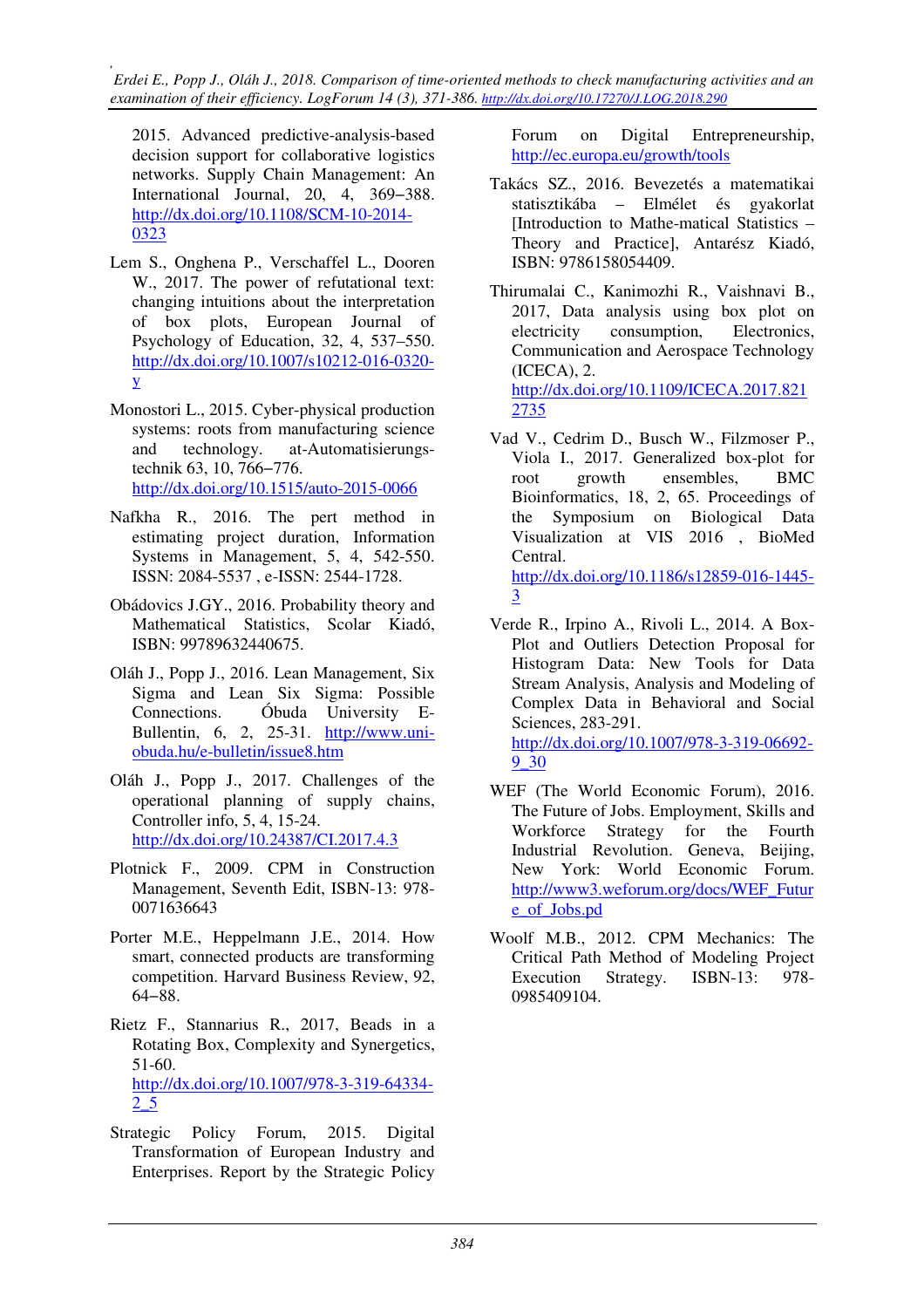# **PORÓWNANIE METOD PLANOWANIA PROJEKTÓW WERYFIKUJĄCYCH DZIAŁALNOŚĆ PRODUKCYJNĄ I ICH EFEKTYWNOŚĆ**

**STRESZCZENIE**. **Wstęp:** Zarządzanie magazynem produkcyjnym wymaga nowego podejścia od strony system IT, który może być zautomatyzowany i dzięki temu możliwe jest uzyskanie większej przejrzystości procesów. W czasie badań, przeprowadzono analizę w oparciu o dane z okresu czterech i pół roku dla trzech firm z branży spożywczej. Stwierdzono, ż firmy z tej branży preferują produkcję procesową. Istotne jest, że przedsiębiorstwa produkcyjne zwracają istotną uwagę na właściwe zaprojektowanie automatyzacji, której celem jest utrzymanie przewagi konkurencyjnej poprzez szybka i efektywną produkcję wyrobów. Wzrost zastosowania robotów przemysłowych jest istotny, zwiększając przy tym produktywność, dokładność oraz elastyczność procesów produkcyjnych. Doprowadziło to stworzenie i wdrożenia nowego modelu biznesowego w życie.

**Metody**: Dwie najlepsze metody planowania projektowego, analizy PERT i CPM, zostały zastosowane dla stworzenie poszczególnych etapów procesu produkcji, które były oceniane w trakcie ich trwania. W trakcie tworzenie wykresu pudełkowego, usunięte zostały dane, mocno odbiegające od większości wyników, uzyskując dzięki temu bardziej dokładne dane statystyczne. Poprzez zastosowanie takiej metody analizy danych, uzyskano większą dokładność w określeniu dat dostawy dla zleceń sprzedaży. Analizując dane z okresu czterech i pół roku przy użyciu testu t-Studenta, stwierdzono, że średnia badanych elementów jest inna od poczynionych estymacji. Metody PERT i CPM są metodami sprawdzonymi i przydatnymi. Zmieniający się model biznesowy i wysoki poziom kosztów mają wpływ na ekonomię.

**Wyniki:** Czasy produkcyjne poszczególnych przedsiębiorstw są uzależnione od nowoczesnych maszyn oraz dobrze wdrożonego planu produkcyjnego i harmonogramów produkcyjnych. Stosując metody PERT i CPM, możliwe jest lepsze zdefiniowanie czasów produkcji a co jest z tym związane, ułatwia obliczanie wymaganych czasów dostaw. Automatyzacja nie powoduje zaprzestania tych czynności, narzuca jedynie ich przedefiniowanie. Nie ma wątpliwości, że rozwój technologiczny procesów produkcyjnych zmieni organizację przemysłu jak również geograficzną lokalizację poszczególnych czynności. Istnieje duże prawdopodobieństwo, że produkcja tych wyrobów zostanie przesunięta w inną lokalizację w celu obniżki kosztów transportu.

**Wnioski:** W wyniku przeprowadzonej analizy, stwierdzono, że nowe technologie mają wpływ na produkcyjność, zasoby ludzkie oraz transformację struktury geograficznej aktywności zwiększających wartość dodaną. Ich rola jest istotna zarówno dla przedsiębiorstw z branży spożywczej jak i przedsiębiorstw prowadzących działalność w obrębie innych dziedzin. Automatyzacja jest możliwa dzięki postępowi naukowemu i nowych rozwiązaniom technologicznych, których wdrożenie jest częścią rozwoju technologii Industry 4.0. Duża ilość danych wytwarzanych w inteligentnych systemach produkcyjnych (Big Data) i w oparciu o nie, ciągła modyfikacja procesów produkcyjnych, umożliwia osiągnięcie istotnych oszczędności surowcowych oraz w poziomie zatrudnienia, zwiększeniu efektywności i produktywności, co ma wpływ na poziom zatrudnienia i transformację struktur geograficznych. Produkcja żywności jak i dystrybucja do klientów mają kluczowe znaczenie dla bezpieczeństwa zaopatrzenia w żywność i dlatego istotny jest dalszy rozwój tego sektora.

**Słowa kluczowe:** tworzenie procesów systemowych, analiza PERT, metoda CPM, automatyzacja, wpływ ekonomiczny

# **VERGLEICH VON METHODEN FÜR DIE PLANUNG DER PROJEKTE, DIE DEN PRODUKTIONSBETRIEB UND DESSEN EFFEKTIVITÄT VERFIZIEREN**

**ZUSAMMENFASSUNG. Einleitung:** Die Verwaltung eines Produktionslagers erfordert ein neues Herangehen an das IT-System im vollautomatisierten Lager, wodurch eine höhere Transparenz von Prozessen erzielt werden kann. Im Rahmen der betreffenden Forschungen wurde eine Analyse anhand der im Zeitraum von viereinhalb Jahren in drei Firmen der Lebensmittelbranche gewonnenen Daten durchgeführt. Es wurde dabei festgestellt, dass die Firmen aus dieser Branche eine prozessmäßige Produktion bevorzugen. Es sei auch hervorzuheben, dass die Produktionsfirmen einer richtigen Projektierung von Automatisierungsansätzen eine große Achtung schenken. Dessen Ziel ist es, Wettbewerbsvorteile durch eine schnelle und effektive Herstellung von Produkten aufrechtzuerhalten. Es wird ein steigender Einsatz von Industrierobotern beobachtet, wodurch die Produktivität, Präzision und Flexibilität von Produktionsprozessen erhöht werden. Das hatte eine Ausarbeitung und die daraus resultierende Implementierung eines neuen Business-Modells zufolge.